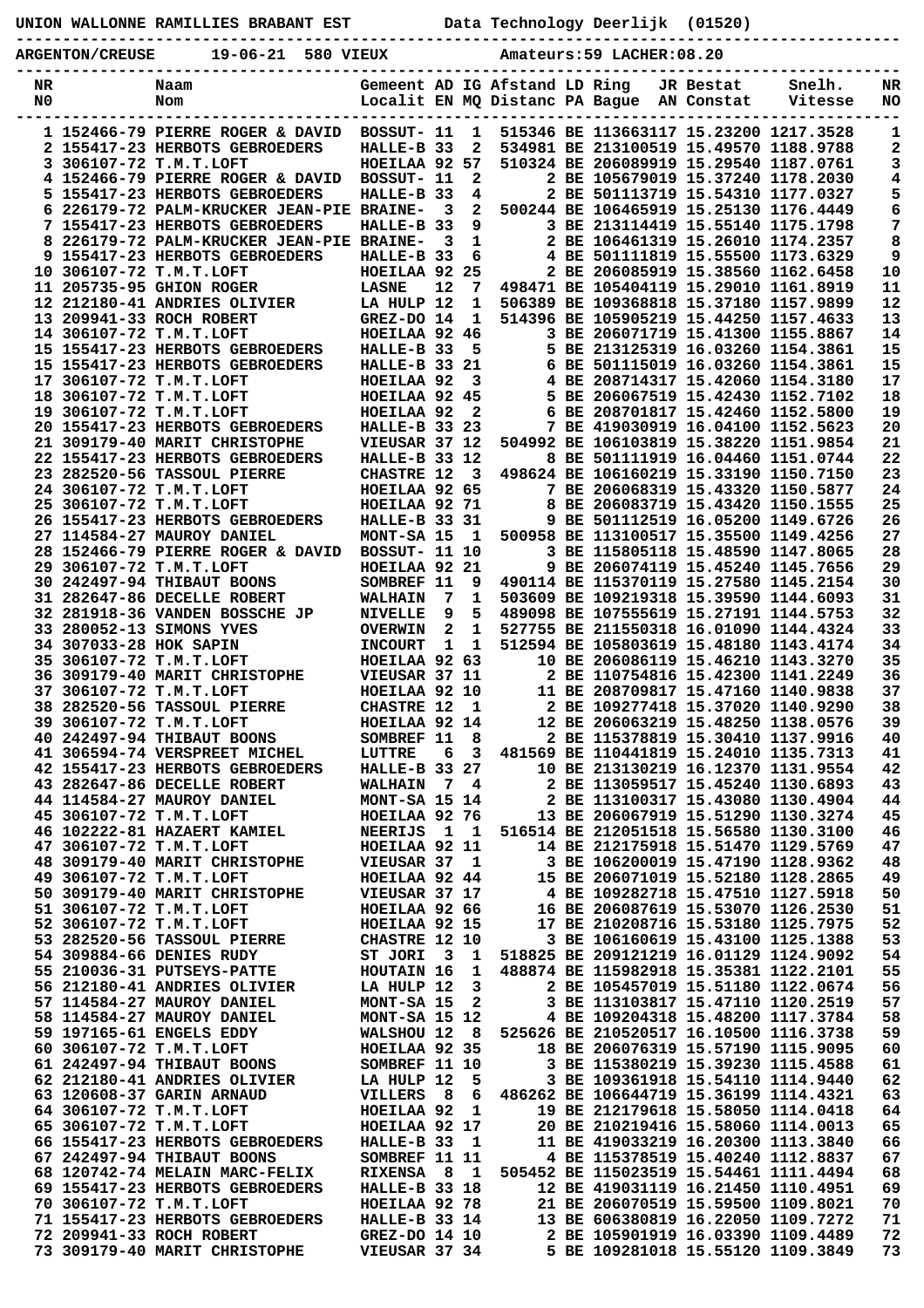|  | 74 212180-41 ANDRIES OLIVIER                                                                                                                                                      | <b>LA HULP 12 10</b>        |                         |                         |                                                                         | 4 BE 105453819 15.56300 1109.2859                                       |  | 74         |
|--|-----------------------------------------------------------------------------------------------------------------------------------------------------------------------------------|-----------------------------|-------------------------|-------------------------|-------------------------------------------------------------------------|-------------------------------------------------------------------------|--|------------|
|  | 75 282647-86 DECELLE ROBERT                                                                                                                                                       | <b>WALHAIN</b>              | $\overline{7}$          | 2                       |                                                                         | 3 BE 113059617 15.54060 1109.0266                                       |  | 75         |
|  | 76 306107-72 T.M.T.LOFT                                                                                                                                                           | HOEILAA 92                  |                         | 5                       |                                                                         | 22 BE 206062919 16.00220 1108.5164                                      |  | 76         |
|  | 77 114584-27 MAUROY DANIEL                                                                                                                                                        | MONT-SA 15                  |                         | 5                       |                                                                         | 5 BE 109203718 15.52030 1108.1916                                       |  | 77         |
|  | 78 282520-56 TASSOUL PIERRE                                                                                                                                                       | <b>CHASTRE 12</b>           |                         | 2                       |                                                                         | 4 BE 109277318 15.49570 1108.1765                                       |  | 78         |
|  | 79 306107-72 T.M.T.LOFT                                                                                                                                                           | HOEILAA 92                  |                         | 9                       |                                                                         | 23 BE 212178818 16.00390 1107.8346                                      |  | 79         |
|  | 80 120608-37 GARIN ARNAUD                                                                                                                                                         | <b>VILLERS</b>              | 8                       | 3                       |                                                                         | 2 BE 107061917 15.38559 1107.8308                                       |  | 80         |
|  | 81 282647-86 DECELLE ROBERT                                                                                                                                                       | <b>WALHAIN</b>              | 7                       | 5                       |                                                                         | 4 BE 116554518 15.55010 1106.7924                                       |  | 81         |
|  | 82 210036-31 PUTSEYS-PATTE                                                                                                                                                        | HOUTAIN 16                  |                         | 3                       |                                                                         | 2 BE 101088018 15.41551 1106.2542                                       |  | 82         |
|  | 83 152466-79 PIERRE ROGER & DAVID                                                                                                                                                 | BOSSUT- 11                  |                         | 9                       |                                                                         | 4 PT 931904319 16.06190 1105.1417                                       |  | 83         |
|  | 84 309901-83 HANNON YVES                                                                                                                                                          | CHAUMON 10                  |                         | 9                       |                                                                         | 505814 BE 106198419 15.58140 1103.8350                                  |  | 84         |
|  | 85 309179-40 MARIT CHRISTOPHE                                                                                                                                                     | VIEUSAR 37                  |                         | 5                       |                                                                         | 6 BE 106100819 15.57300 1103.8077                                       |  | 85         |
|  | 86 111819-75 ALBERT MICHEL                                                                                                                                                        | <b>AUVELAI</b>              | -2                      | 2                       |                                                                         | 482683 BE 105909317 15.38069 1101.7267                                  |  | 86         |
|  | 87 242497-94 THIBAUT BOONS<br>88 306107-72 T.M.T.LOFT                                                                                                                             | SOMBREF 11<br>HOEILAA 92 20 |                         | 1                       |                                                                         | 5 BE 115371819 15.44530 1101.6686<br>24 BE 214292919 16.03360 1100.7852 |  | 87<br>88   |
|  | 89 305549-96 DONEUX EUGENE                                                                                                                                                        | <b>JODOIGN</b>              | $\overline{\mathbf{3}}$ | - 1                     |                                                                         | 517991 BE 113771017 16.10380 1100.6254                                  |  | 89         |
|  | 90 306107-72 T.M.T.LOFT                                                                                                                                                           | HOEILAA 92 61               |                         |                         |                                                                         | 25 BE 206080519 16.03560 1099.9943                                      |  | 90         |
|  | 91 306107-72 T.M.T.LOFT                                                                                                                                                           | HOEILAA 92 55               |                         |                         |                                                                         | 26 BE 206077819 16.04080 1099.5203                                      |  | 91         |
|  | 92 155417-23 HERBOTS GEBROEDERS                                                                                                                                                   | <b>HALLE-B 33 26</b>        |                         |                         |                                                                         | 14 BE 213190919 16.26380 1099.3513                                      |  | 92         |
|  | 93 307193-91 ADAM ANDRE                                                                                                                                                           | <b>JODOIGN</b>              | $\overline{\mathbf{4}}$ | 3                       |                                                                         | 517963 BE 109096818 16.11120 1099.2424                                  |  | 93         |
|  | 94 220302-15 SPRUYT EDDY                                                                                                                                                          | LOUPOIG <sub>26</sub>       |                         | 2                       |                                                                         | 491301 BE 115641518 15.46580 1099.1894                                  |  | 94         |
|  | 95 184882-00 VAN OVERSTRAETEN EUGE OVERIJS                                                                                                                                        |                             | $\overline{\mathbf{4}}$ | 3                       |                                                                         | 510936 BE 209028119 16.05040 1098.6296                                  |  | 95         |
|  | 96 283040-91 CHARLIER PHILIPPE QUE LILLOIS                                                                                                                                        |                             | 5                       | 1                       |                                                                         | 493207 BE 105203719 15.49162 1097.7964                                  |  | 96         |
|  | 97 306107-72 T.M.T.LOFT                                                                                                                                                           | HOEILAA 92 87               |                         |                         |                                                                         | 27 BE 206061219 16.04580 1097.5496                                      |  | 97         |
|  | 98 306107-72 T.M.T.LOFT                                                                                                                                                           | HOEILAA 92 51               |                         |                         |                                                                         | 28 BE 206060619 16.05000 1097.4710                                      |  | 98         |
|  | 99 210036-31 PUTSEYS-PATTE                                                                                                                                                        | HOUTAIN 16 11               |                         |                         |                                                                         | 3 BE 107959617 15.45570 1096.2529                                       |  | 99         |
|  | 100 155417-23 HERBOTS GEBROEDERS                                                                                                                                                  | HALLE-B 33                  |                         | 3                       |                                                                         | 15 BE 419030119 16.28100 1095.8983                                      |  | 100        |
|  | 101 152466-79 PIERRE ROGER & DAVID                                                                                                                                                | BOSSUT- 11                  |                         | 7                       |                                                                         | 5 BE 105676719 16.10260 1095.4708                                       |  | 101        |
|  | 102 282520-56 TASSOUL PIERRE                                                                                                                                                      | <b>CHASTRE 12</b>           |                         | 7                       |                                                                         | 5 BE 109277118 15.55110 1095.4355                                       |  | 102        |
|  | 103 306107-72 T.M.T.LOFT                                                                                                                                                          | HOEILAA 92 32               |                         |                         |                                                                         | 29 BE 206084119 16.06100 1094.7243                                      |  | 103        |
|  | 104 306107-72 T.M.T.LOFT                                                                                                                                                          | HOEILAA 92 12               |                         |                         |                                                                         | 30 BE 212182018 16.06210 1094.2940                                      |  | 104        |
|  | 105 306107-72 T.M.T.LOFT                                                                                                                                                          | HOEILAA 92 27               |                         |                         |                                                                         | 31 BE 206086319 16.06400 1093.5514                                      |  | 105        |
|  | 106 205735-95 GHION ROGER                                                                                                                                                         | <b>LASNE</b>                | 12                      | 2                       |                                                                         | 2 BE 105404619 15.56150 1092.5392                                       |  | 106        |
|  | 107 168287-89 REYNAERTS FREDDY                                                                                                                                                    | <b>LANDEN</b>               | 8                       | 7                       |                                                                         | 528542 BE 204922919 16.23501 1092.4013                                  |  | 107        |
|  | 108 282520-56 TASSOUL PIERRE                                                                                                                                                      | <b>CHASTRE 12</b>           |                         | 6                       |                                                                         | 6 BE 106162919 15.56320 1092.1963                                       |  | 108        |
|  | 109 309179-40 MARIT CHRISTOPHE                                                                                                                                                    | VIEUSAR 37                  |                         | 4                       |                                                                         | 7 BE 113193017 16.03010 1090.6562                                       |  | 109        |
|  | 110 155417-23 HERBOTS GEBROEDERS                                                                                                                                                  | HALLE-B 33 24               |                         |                         |                                                                         | 16 BE 213128219 16.30560 1089.7223                                      |  | 110        |
|  | 111 205735-95 GHION ROGER                                                                                                                                                         | <b>LASNE</b>                | 12                      | 9                       |                                                                         | 3 BE 105404719 15.57340 1089.3954                                       |  | 111        |
|  | 112 120742-74 MELAIN MARC-FELIX                                                                                                                                                   | <b>RIXENSA</b>              | 8                       | 4                       |                                                                         | 2 BE 105448119 16.04000 1089.3362<br>2 BE 204920819 16.25251 1088.8381  |  | 112        |
|  | 113 168287-89 REYNAERTS FREDDY<br>114 162600-28 VERMYLEN DANIEL                                                                                                                   | <b>LANDEN</b><br>MARBAIS    | 8<br>- 8                | 8<br>2                  |                                                                         | 490381 BE 113923417 15.50280 1088.6066                                  |  | 113<br>114 |
|  | 115 310110-01 SPRUYT SEBASTIEN & MI VIEUX-G 15                                                                                                                                    |                             |                         | $\mathbf{2}$            |                                                                         | 491279 BE 108358215 15.51291 1088.1402                                  |  | 115        |
|  | 116 187583-82 VANDERLINDEN-DE BRUYN OVERIJS                                                                                                                                       |                             | 5                       | 1                       |                                                                         | 511492 BE 212125018 16.10170 1087.6252                                  |  | 116        |
|  | 117 205735-95 GHION ROGER                                                                                                                                                         | LASNE                       | 12                      | $\mathbf 1$             |                                                                         | 4 BE 105404319 15.58320 1087.0987                                       |  | 117        |
|  | 118 209941-33 ROCH ROBERT                                                                                                                                                         | GREZ-DO 14 12               |                         |                         |                                                                         | 3 BE 108734918 16.13170 1086.8669                                       |  | 118        |
|  | 119 114584-27 MAUROY DANIEL                                                                                                                                                       | MONT-SA 15                  |                         | $\overline{7}$          |                                                                         | 6 BE 110602916 16.01080 1086.3626                                       |  | 119        |
|  | 120 281918-36 VANDEN BOSSCHE JP                                                                                                                                                   | NIVELLE 9 1                 |                         |                         |                                                                         | 2 BE 113302317 15.50291 1085.7143                                       |  | 120        |
|  | 121 281918-36 VANDEN BOSSCHE JP                                                                                                                                                   | NIVELLE 9 8                 |                         |                         |                                                                         | 3 BE 105276519 15.50471 1084.9917                                       |  | 121        |
|  | 122 306107-72 T.M.T.LOFT                                                                                                                                                          | HOEILAA 92 48               |                         |                         | 32 BE 206064319 16.10270 1084.7571                                      |                                                                         |  | 122        |
|  | 123 212180-41 ANDRIES OLIVIER                                                                                                                                                     | LA HULP 12 6                |                         |                         |                                                                         | 5 BE 105453419 16.07060 1084.1126                                       |  | 123        |
|  | 124 280052-13 SIMONS YVES                                                                                                                                                         | <b>OVERWIN 2</b>            |                         | $\overline{\mathbf{2}}$ |                                                                         | 2 BE 211551418 16.26500 1084.0568                                       |  | 124        |
|  | 125 209941-33 ROCH ROBERT                                                                                                                                                         | GREZ-DO 14                  |                         | 4                       |                                                                         |                                                                         |  | 125        |
|  | 126 155417-23 HERBOTS GEBROEDERS                                                                                                                                                  | HALLE-B 33 8                |                         |                         |                                                                         | 4 BE 109378416 16.15280 1081.8761<br>17 BE 213101819 16.34300 1081.8625 |  | 126        |
|  | 127 155417-23 HERBOTS GEBROEDERS                                                                                                                                                  | HALLE-B 33 16               |                         |                         |                                                                         | 18 BE 606381319 16.34390 1081.5344                                      |  | 127        |
|  | 128 306107-72 T.M.T.LOFT                                                                                                                                                          | HOEILAA 92 49               |                         |                         |                                                                         | 33 BE 206089619 16.12380 1079.7461                                      |  | 128        |
|  | 129 155417-23 HERBOTS GEBROEDERS                                                                                                                                                  | HALLE-B 33 30               |                         |                         |                                                                         | 19 BE 616874618 16.36060 1078.3733                                      |  | 129        |
|  | 130 304188-93 DANNEAU JEAN-JACQUES                                                                                                                                                | VILLERS 37 23               |                         |                         |                                                                         | 485630 BE 107006717 15.50350 1077.7807                                  |  | 130        |
|  | 131 240708-51 HANNART OLIVIER                                                                                                                                                     | SENEFFE 6 2                 |                         |                         |                                                                         | 477260 BE 108633618 15.43140 1076.7692                                  |  | 131        |
|  | 132 152466-79 PIERRE ROGER & DAVID BOSSUT- 11 4                                                                                                                                   |                             |                         |                         |                                                                         | 6 BE 109510018 16.19140 1075.3551                                       |  | 132        |
|  | 133 242497-94 THIBAUT BOONS                                                                                                                                                       | SOMBREF 11                  |                         | $\mathbf{3}$            |                                                                         | 6 BE 115380419 15.55520 1075.1258                                       |  | 133        |
|  | 134 205735-95 GHION ROGER                                                                                                                                                         | <b>LASNE</b>                | 12                      | 3                       |                                                                         | 5 BE 105405319 16.03440 1074.9087                                       |  | 134        |
|  | 135 209941-33 ROCH ROBERT<br>130 209941-33 ROCH ROBERT GREZ-DO 14 3 5 BE 109377316 16.18540 1074.1199<br>136 306107-72 T.M.T.LOFT HOEILAA 92 6 34 BE 208714217 16.15150 1073.8012 | <b>GREZ-DO 14</b>           |                         | $3^{\circ}$             |                                                                         | 5 BE 109377316 16.18540 1074.1199                                       |  | 135        |
|  |                                                                                                                                                                                   |                             |                         |                         |                                                                         |                                                                         |  | 136        |
|  | 137 282520-56 TASSOUL PIERRE CHASTRE 12 11                                                                                                                                        |                             |                         |                         |                                                                         | 7 BE 106162619 16.04230 1073.7336                                       |  | 137        |
|  | 138 152466-79 PIERRE ROGER & DAVID BOSSUT- 11 8                                                                                                                                   |                             |                         |                         | 7 BE 113103117 16.07120 1072.2560                                       | 7 BE 109520018 16.20370 1072.2599                                       |  | 138        |
|  | 139 114584-27 MAUROY DANIEL                                                                                                                                                       | MONT-SA 15                  |                         | $\overline{\mathbf{3}}$ |                                                                         |                                                                         |  | 139        |
|  | 140 306107-72 T.M.T.LOFT<br>141 309884-66 DENIES RUDY                                                                                                                             | HOEILAA 92 74<br>ST JORI    |                         | 3 <sub>3</sub>          | 35 BE 206087919 16.16090 1071.7715                                      |                                                                         |  | 140<br>141 |
|  | 142 209941-33 ROCH ROBERT GREZ-DO 14 13                                                                                                                                           |                             |                         |                         | 6 BE 105901519 16.20060 1071.4351                                       | 2 BE 209125819 16.24090 1071.6204                                       |  | 142        |
|  | 143 209941-33 ROCH ROBERT                                                                                                                                                         |                             |                         |                         |                                                                         |                                                                         |  | 143        |
|  | GREZ-DO 14 8<br>HOEILAA 92 13<br>144 306107-72 T.M.T.LOFT                                                                                                                         |                             |                         |                         | 7 BE 105904519 16.20530 1069.6898<br>36 BE 208714717 16.17480 1068.0703 |                                                                         |  | 144        |
|  | 145 282647-86 DECELLE ROBERT WALHAIN 7                                                                                                                                            |                             |                         | 3                       |                                                                         | 5 BE 109214318 16.11320 1068.0242                                       |  | 145        |
|  |                                                                                                                                                                                   |                             |                         |                         |                                                                         | 8 BE 106162119 16.07020 1067.6411                                       |  | 146        |
|  |                                                                                                                                                                                   |                             |                         |                         |                                                                         | 3 BE 105446519 16.13500 1066.7295                                       |  | 147        |
|  | 146 282520-56 TASSOUL PIERRE CHASTRE 12 8<br>147 120742-74 MELAIN MARC-FELIX RIXENSA 8 3<br>148 306107-72 T.M.T.LOFT HOEILAA 92 37                                                |                             |                         |                         |                                                                         | 37 BE 206089819 16.18260 1066.6564                                      |  | 148        |
|  | 149 310281-75 VACARU ARISTICA                                                                                                                                                     | HAUT IT 3 1                 |                         |                         | 493593 BE 106420419 16.03011 1066.0334                                  |                                                                         |  | 149        |
|  | 150 309179-40 MARIT CHRISTOPHE                                                                                                                                                    | <b>VIEUSAR 37 24</b>        |                         |                         |                                                                         | 8 BE 106096119 16.13580 1065.4589                                       |  | 150        |
|  | 151 209941-33 ROCH ROBERT                                                                                                                                                         | GREZ-DO $14$ 9              |                         |                         |                                                                         | 8 BE 112603817 16.23200 1064.2676                                       |  | 151        |
|  | 152 282520-56 TASSOUL PIERRE CHASTRE 12 4 9 BE 106161519 16.08500 1063.5421                                                                                                       |                             |                         |                         |                                                                         |                                                                         |  | 152        |
|  | 153 304188-93 DANNEAU JEAN-JACQUES VILLERS 37 18 2 BE 105077216 15.56490 1063.0742                                                                                                |                             |                         |                         |                                                                         |                                                                         |  | 153        |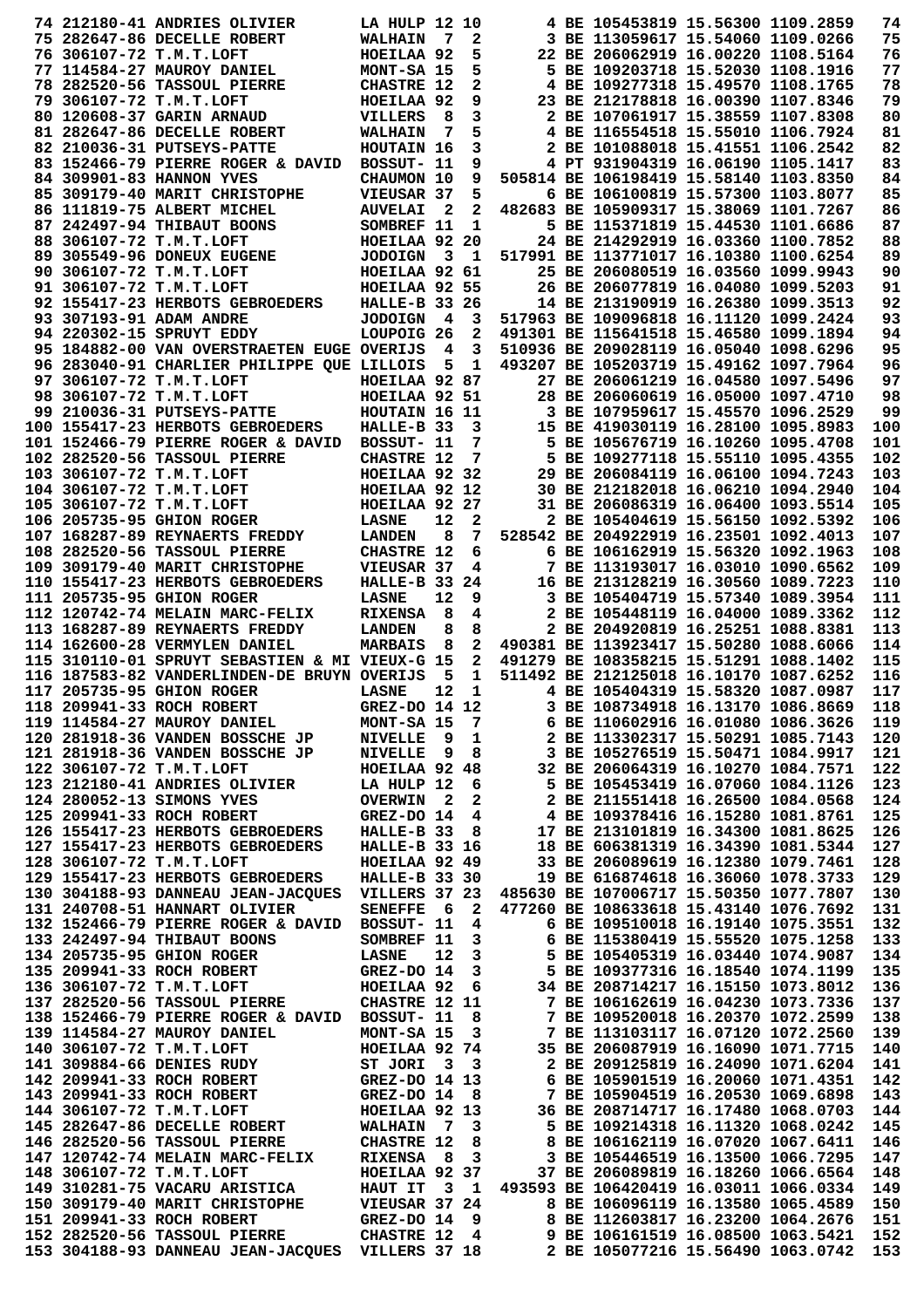|  | 154 304188-93 DANNEAU JEAN-JACQUES                                                                                                                                                                                                           | VILLERS 37 13                                     |                 |              |  | 3 BE 105075116 15.56520 1062.9578      |  | 154 |
|--|----------------------------------------------------------------------------------------------------------------------------------------------------------------------------------------------------------------------------------------------|---------------------------------------------------|-----------------|--------------|--|----------------------------------------|--|-----|
|  | 155 282520-56 TASSOUL PIERRE                                                                                                                                                                                                                 | <b>CHASTRE 12</b>                                 |                 | 5            |  | 10 BE 106160519 16.09190 1062.4468     |  | 155 |
|  | 156 162600-28 VERMYLEN DANIEL                                                                                                                                                                                                                | <b>MARBAIS</b>                                    | - 8             | 4            |  | 2 BE 113922417 16.01490 1061.8521      |  | 156 |
|  | 157 210036-31 PUTSEYS-PATTE                                                                                                                                                                                                                  | HOUTAIN 16 12                                     |                 |              |  | 4 BE 111752719 16.00240 1061.8462      |  | 157 |
|  | 158 310275-69 DELLIER JEAN MARIE                                                                                                                                                                                                             | TILLY                                             | 15 13           |              |  | 491726 BE 115673418 16.03520 1060.0589 |  | 158 |
|  | 159 212180-41 ANDRIES OLIVIER                                                                                                                                                                                                                | LA HULP 12 12                                     |                 |              |  | 6 BE 105455119 16.17490 1059.7977      |  | 159 |
|  | 160 114584-27 MAUROY DANIEL                                                                                                                                                                                                                  | MONT-SA 15 11                                     |                 |              |  | 8 BE 109200518 16.13050 1058.9213      |  | 160 |
|  |                                                                                                                                                                                                                                              |                                                   |                 |              |  | 38 BE 206083619 16.22480 1057.0091     |  | 161 |
|  |                                                                                                                                                                                                                                              |                                                   |                 |              |  | 39 BE 206079719 16.22510 1056.8997     |  | 162 |
|  | 161 306107-72 T.M.T.LOFT HOEILAA 92 43<br>162 306107-72 T.M.T.LOFT HOEILAA 92 22<br>163 307193-91 ADAM ANDRE JODOIGN 4 1                                                                                                                     |                                                   |                 |              |  | 2 BE 109207916 16.30160 1056.4924      |  | 163 |
|  | 164 306107-72 T.M.T.LOFT                                                                                                                                                                                                                     | HOEILAA 92 69                                     |                 |              |  | 40 BE 206070119 16.23060 1056.3527     |  | 164 |
|  | 165 226179-72 PALM-KRUCKER JEAN-PIE BRAINE-                                                                                                                                                                                                  |                                                   | 3               | 3            |  | 3 BE 112311617 16.13370 1056.2213      |  | 165 |
|  | 166 310275-69 DELLIER JEAN MARIE                                                                                                                                                                                                             | TILLY                                             | 15              | 7            |  | 2 BE 106020819 16.05450 1055.7724      |  | 166 |
|  | 167 283040-91 CHARLIER PHILIPPE QUE LILLOIS                                                                                                                                                                                                  |                                                   | - 5             | 3            |  | 2 BE 105210019 16.07112 1055.6958      |  | 167 |
|  | 168 210036-31 PUTSEYS-PATTE                                                                                                                                                                                                                  | HOUTAIN 16                                        |                 | 8            |  | 5 BE 111753219 16.03110 1055.4654      |  | 168 |
|  | 169 283040-91 CHARLIER PHILIPPE QUE LILLOIS                                                                                                                                                                                                  |                                                   | 5               | 5            |  | 3 BE 105209919 16.07342 1054.8303      |  | 169 |
|  | 170 184882-00 VAN OVERSTRAETEN EUGE OVERIJS                                                                                                                                                                                                  |                                                   | 4               | $\mathbf 1$  |  | 2 BE 209028719 16.24290 1054.5997      |  | 170 |
|  | 171 282647-86 DECELLE ROBERT                                                                                                                                                                                                                 | <b>WALHAIN</b>                                    | $7\phantom{.0}$ | 7            |  | 6 BE 116293319 16.19460 1049.6957      |  | 171 |
|  | 172 304188-93 DANNEAU JEAN-JACQUES VILLERS 37 16                                                                                                                                                                                             |                                                   |                 |              |  | 4 BE 106713119 16.02410 1049.5948      |  | 172 |
|  | 173 114584-27 MAUROY DANIEL                                                                                                                                                                                                                  |                                                   |                 |              |  | 9 BE 106000219 16.18060 1047.8101      |  | 173 |
|  | 174 306107-72 T.M.T.LOFT                                                                                                                                                                                                                     |                                                   |                 |              |  | 41 BE 206078819 16.27050 1047.7139     |  | 174 |
|  | 175 306107-72 T.M.T.LOFT                                                                                                                                                                                                                     | MONT-SA 15 15<br>HOEILAA 92 34<br>HOEILAA 92 91   |                 |              |  | 42 BE 206086519 16.27470 1046.2104     |  | 175 |
|  | 176 309179-40 MARIT CHRISTOPHE                                                                                                                                                                                                               |                                                   |                 | 9            |  | 9 BE 113182917 16.22540 1045.7486      |  | 176 |
|  | 177 205735-95 GHION ROGER                                                                                                                                                                                                                    | ---------<br>VIEUSAR 37<br>LASNE 12<br>SOMBREF 11 |                 | 8            |  | 6 BE 105404219 16.16470 1045.4875      |  | 177 |
|  | 178 242497-94 THIBAUT BOONS                                                                                                                                                                                                                  |                                                   |                 | $\mathbf{2}$ |  | 7 BE 115370419 16.09090 1044.6851      |  | 178 |
|  | 179 155417-23 HERBOTS GEBROEDERS                                                                                                                                                                                                             | HALLE-B 33 17                                     |                 |              |  | 20 BE 606379319 16.52430 1043.4242     |  | 179 |
|  | 180 281918-36 VANDEN BOSSCHE JP                                                                                                                                                                                                              | <b>NIVELLE</b>                                    | - 9             | 3            |  | 4 BE 105350019 16.08531 1043.1087      |  | 180 |
|  | 181 306107-72 T.M.T.LOFT                                                                                                                                                                                                                     | HOEILAA 92 64                                     |                 |              |  | 43 BE 206087519 16.29170 1043.0030     |  | 181 |
|  | 182 306107-72 T.M.T.LOFT                                                                                                                                                                                                                     | HOEILAA 92 41                                     |                 |              |  | 44 BE 206074419 16.29190 1042.9320     |  | 182 |
|  | 183 120608-37 GARIN ARNAUD                                                                                                                                                                                                                   | VILLERS                                           | 8               | $\mathbf{2}$ |  | 3 BE 115651018 16.07119 1040.8042      |  | 183 |
|  | 184 281918-36 VANDEN BOSSCHE JP                                                                                                                                                                                                              | <b>NIVELLE</b>                                    | 9               | 9            |  | 5 BE 105349919 16.10031 1040.5197      |  | 184 |
|  | 185 205735-95 GHION ROGER                                                                                                                                                                                                                    |                                                   |                 | 12 10        |  | 7 BE 105405219 16.19300 1039.5641      |  | 185 |
|  | 186 120742-74 MELAIN MARC-FELIX                                                                                                                                                                                                              | LA.<br>RIXENS.<br>VILLERS<br>VILLERS              | $_{\rm 8}$      | 5            |  | 4 BE 105449619 16.26190 1039.3475      |  | 186 |
|  | 187 120608-37 GARIN ARNAUD                                                                                                                                                                                                                   |                                                   | $_{\rm 8}$      | 8            |  | 4 BE 115653218 16.08129 1038.5443      |  | 187 |
|  | 188 120608-37 GARIN ARNAUD                                                                                                                                                                                                                   |                                                   | - 8             | 1            |  | 5 BE 116528918 16.08229 1038.1747      |  | 188 |
|  | 189 306107-72 T.M.T.LOFT                                                                                                                                                                                                                     | HOEILAA 92 89                                     |                 |              |  | 45 BE 206077119 16.31540 1037.4548     |  | 189 |
|  | 190 309179-40 MARIT CHRISTOPHE                                                                                                                                                                                                               | VIEUSAR 37 15                                     |                 |              |  | 10 BE 113181717 16.26480 1037.3706     |  | 190 |
|  | 191 308071-96 SCHELLEKENS ERIC                                                                                                                                                                                                               |                                                   |                 |              |  |                                        |  | 191 |
|  | 192 242497-94 THIBAUT BOONS                                                                                                                                                                                                                  |                                                   |                 |              |  |                                        |  | 192 |
|  | 193 306107-72 T.M.T.LOFT                                                                                                                                                                                                                     |                                                   |                 |              |  |                                        |  | 193 |
|  | ERIC MONT SA 3 2 503024 BE 109257918 16.25070 1036.9135<br>SOMBREF 11 7 8 BE 115371519 16.12400 1036.9126<br>HOEILAA 92 80 46 BE 206083319 16.32270 1036.2961<br>GREZ-DO 14 7 9 BE 105902319 16.36230 1036.2878<br>194 209941-33 ROCH ROBERT |                                                   |                 |              |  |                                        |  | 194 |
|  |                                                                                                                                                                                                                                              |                                                   |                 |              |  |                                        |  |     |
|  | UNION WALLONNE RAMILLIES BRABANT EST                                                                                                                                                                                                         |                                                   |                 |              |  | Data Technology Deerlijk (01520)       |  |     |
|  |                                                                                                                                                                                                                                              |                                                   |                 |              |  |                                        |  |     |
|  |                                                                                                                                                                                                                                              |                                                   |                 |              |  |                                        |  |     |

|          | 19-06-21 672 YEARLING<br><b>ARGENTON/CREUSE</b> |                                                         |  |                                    |                         |                         | Amateurs: 52 LACHER: 08.20    |  |                                           |           |                                                                                  |                  |  |  |  |
|----------|-------------------------------------------------|---------------------------------------------------------|--|------------------------------------|-------------------------|-------------------------|-------------------------------|--|-------------------------------------------|-----------|----------------------------------------------------------------------------------|------------------|--|--|--|
| NR<br>N0 |                                                 | Naam<br>Nom                                             |  |                                    |                         |                         | Gemeent AD IG Afstand LD Ring |  | Localit EN MQ Distanc PA Bague AN Constat | JR Bestat | Snelh.<br>Vitesse                                                                | NR<br><b>NO</b>  |  |  |  |
|          |                                                 | 1 307033-28 HOK SAPIN<br>2 155417-23 HERBOTS GEBROEDERS |  | INCOURT 15<br><b>HALLE-B 68 38</b> |                         | $\overline{\mathbf{2}}$ |                               |  |                                           |           | 512594 BE 301563320 15.30352 1190.4549<br>534981 BE 615483520 15.52280 1182.3656 | 1<br>2           |  |  |  |
|          |                                                 | 3 155417-23 HERBOTS GEBROEDERS                          |  | <b>HALLE-B 68 66</b>               |                         |                         |                               |  |                                           |           | 2 BE 615483720 15.52430 1181.7126                                                | 3                |  |  |  |
|          |                                                 | 4 242497-94 THIBAUT BOONS                               |  | SOMBREF 54                         |                         | $\overline{7}$          |                               |  |                                           |           | 490114 BE 301566420 15.15040 1180.8079                                           | 4                |  |  |  |
|          |                                                 | 5 306107-72 T.M.T.LOFT                                  |  | HOEILAA 32 18                      |                         |                         |                               |  |                                           |           | 510324 BE 205726820 15.33430 1176.6299                                           |                  |  |  |  |
|          |                                                 | 6 155417-23 HERBOTS GEBROEDERS                          |  | <b>HALLE-B 68 42</b>               |                         |                         |                               |  |                                           |           | 3 BE 213341620 15.55080 1175.4380                                                | 5<br>6<br>7<br>8 |  |  |  |
|          |                                                 | 7 155417-23 HERBOTS GEBROEDERS                          |  | <b>HALLE-B 68 55</b>               |                         |                         |                               |  |                                           |           | 4 BE 414968320 15.56030 1173.0753                                                |                  |  |  |  |
|          |                                                 | 8 307193-91 ADAM ANDRE                                  |  | <b>JODOIGN</b>                     | $\overline{\mathbf{2}}$ | $\mathbf{1}$            |                               |  |                                           |           | 517963 BE 112768820 15.41550 1172.0830                                           |                  |  |  |  |
|          |                                                 | 9 306107-72 T.M.T.LOFT                                  |  | HOEILAA 32 13                      |                         |                         |                               |  |                                           |           | 2 BE 205707420 15.36540 1168.0568                                                | 9                |  |  |  |
|          |                                                 | 10 309884-66 DENIES RUDY                                |  | ST JORI 10                         |                         | 8                       |                               |  |                                           |           | 518825 BE 205483420 15.44109 1168.0469                                           | 10               |  |  |  |
|          |                                                 | 11 242497-94 THIBAUT BOONS                              |  | SOMBREF 54                         |                         | 9                       |                               |  |                                           |           | 2 BE 100523720 15.20000 1166.9381                                                | 11               |  |  |  |
|          |                                                 | 12 310912-27 MATEI CRISTIAN                             |  | TUBIZE                             | 34                      | 6                       |                               |  |                                           |           | 494723 BE 113970220 15.23580 1166.8913                                           | 12               |  |  |  |
|          |                                                 | 13 242497-94 THIBAUT BOONS                              |  | SOMBREF 54 23                      |                         |                         |                               |  |                                           |           | 3 BE 301568020 15.20400 1165.0887                                                | 13               |  |  |  |
|          |                                                 | 14 152466-79 PIERRE ROGER & DAVID                       |  | BOSSUT- 19                         |                         | 1                       |                               |  |                                           |           | 515346 BE 113531420 15.42290 1164.6676                                           | 14               |  |  |  |
|          |                                                 | 15 306107-72 T.M.T.LOFT                                 |  | HOEILAA 32                         |                         | 4                       |                               |  |                                           |           | 3 BE 205712120 15.38420 1163.2642                                                | 15               |  |  |  |
|          |                                                 | 16 311227-51 CONDURACHE MARIUS                          |  | <b>NIVELLE 25</b>                  |                         | 6                       |                               |  |                                           |           | 490124 BE 114795520 15.21529 1161.7570                                           | 16               |  |  |  |
|          |                                                 | 17 164141-17 DELHOVE ROGER                              |  | NIVELLE 22 19                      |                         |                         |                               |  |                                           |           | 488464 BE 113808220 15.24381 1150.3150                                           | 17               |  |  |  |
|          |                                                 | 18 242497-94 THIBAUT BOONS                              |  | SOMBREF 54                         |                         | $\mathbf{2}$            |                               |  |                                           |           | 4 BE 100520120 15.27150 1147.1363                                                | 18               |  |  |  |
|          | 19 307033-28 HOK SAPIN                          |                                                         |  | INCOURT 15                         |                         | 1                       |                               |  |                                           |           | 2 BE 301562220 15.46572 1146.8625                                                | 19               |  |  |  |
|          |                                                 | 20 102222-81 HAZAERT KAMIEL                             |  | NEERIJS 28 16                      |                         |                         |                               |  |                                           |           | 516514 BE 202089520 15.50350 1146.3229                                           | 20               |  |  |  |
|          |                                                 | 21 310912-27 MATEI CRISTIAN                             |  | TUBIZE                             | 34                      | -9                      |                               |  |                                           |           | 2 BE 113972520 15.32240 1144.1327                                                | 21               |  |  |  |
|          |                                                 | 22 155417-23 HERBOTS GEBROEDERS                         |  | <b>HALLE-B 68 67</b>               |                         |                         |                               |  |                                           |           | 5 BE 213332920 16.08090 1142.7555                                                | 22               |  |  |  |
|          |                                                 | 23 155417-23 HERBOTS GEBROEDERS                         |  | HALLE-B 68                         |                         | 7                       |                               |  |                                           |           | 6 BE 213313920 16.10280 1137.1284                                                | 23               |  |  |  |
|          |                                                 | 24 155417-23 HERBOTS GEBROEDERS                         |  | HALLE-B 68                         |                         | 5                       |                               |  |                                           |           | 7 BE 213306520 16.10340 1136.8867                                                | 24               |  |  |  |
|          |                                                 | 25 309884-66 DENIES RUDY                                |  | ST JORI 10                         |                         | $\mathbf{2}$            |                               |  |                                           |           | 2 BE 205481420 15.56379 1136.2002                                                | 25               |  |  |  |
|          |                                                 | 26 226179-72 PALM-KRUCKER JEAN-PIE BRAINE-              |  |                                    | $\overline{\mathbf{3}}$ | $\mathbf{1}$            |                               |  |                                           |           | 500244 BE 113579920 15.40270 1135.7566                                           | 26               |  |  |  |
|          |                                                 | 27 155417-23 HERBOTS GEBROEDERS                         |  | <b>HALLE-B 68 36</b>               |                         |                         |                               |  |                                           |           | 8 BE 414967220 16.11560 1133.5944                                                | 27               |  |  |  |
|          |                                                 | 28 155417-23 HERBOTS GEBROEDERS                         |  | HALLE-B 68 37                      |                         |                         |                               |  |                                           |           | 9 BE 213340520 16.11580 1133.5144                                                | 28               |  |  |  |
|          |                                                 | 29 310912-27 MATEI CRISTIAN                             |  | TUBIZE                             | 34 13                   |                         |                               |  |                                           |           | 3 BE 113971320 15.36460 1132.6940                                                | 29               |  |  |  |
|          |                                                 | 30 311227-51 CONDURACHE MARIUS                          |  | NIVELLE 25                         |                         | 1                       |                               |  |                                           |           | 2 BE 114797820 15.33459 1129.9298                                                | 30               |  |  |  |
|          |                                                 |                                                         |  |                                    |                         |                         |                               |  |                                           |           |                                                                                  |                  |  |  |  |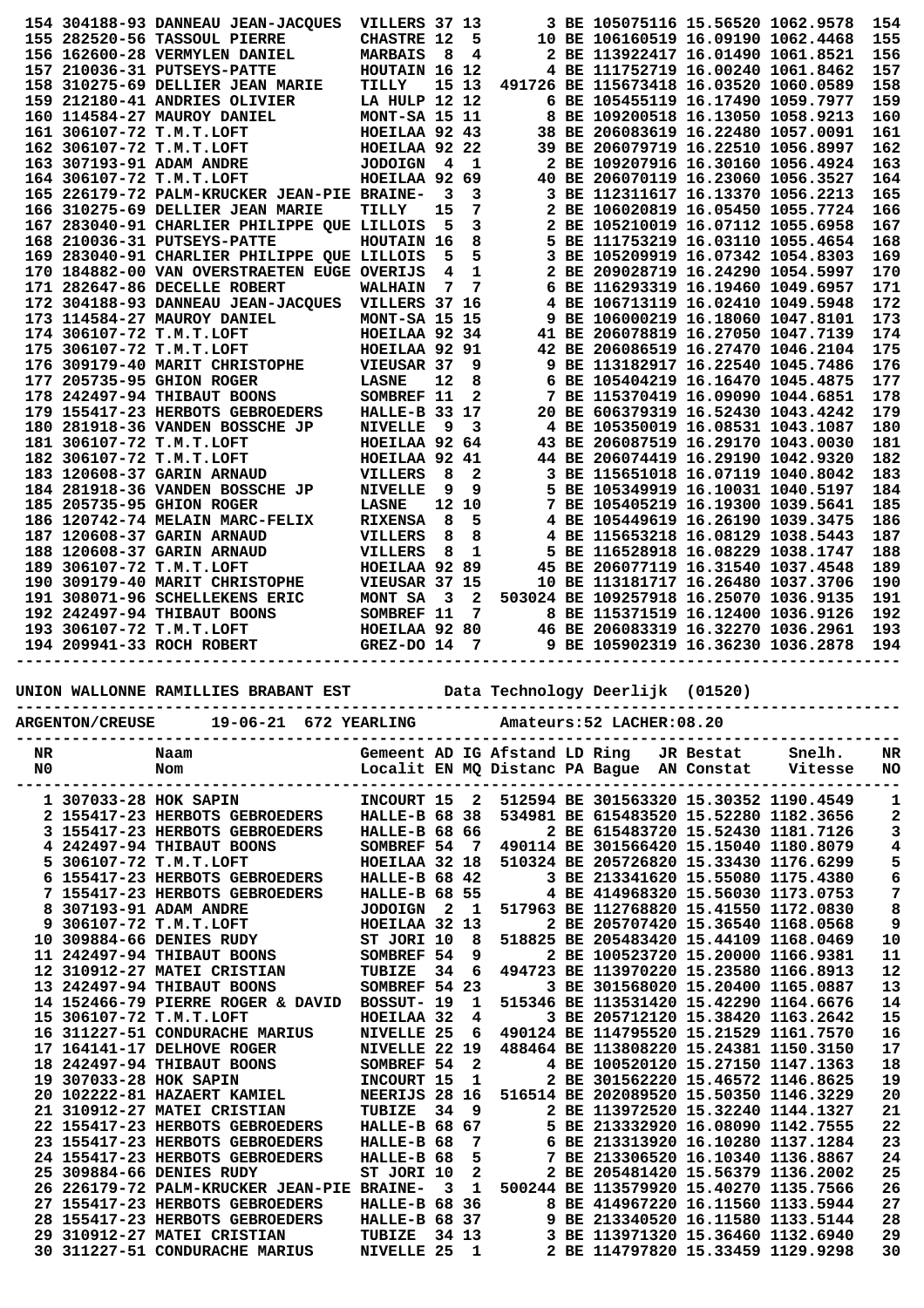|                        | 31 102222-81 HAZAERT KAMIEL                                                                                                                                                                                                          | NEERIJS 28 19                         |                         |                            |                                                                                                                                                    | 2 BE 202087120 15.57120 1129.7332                                                |  | 31         |
|------------------------|--------------------------------------------------------------------------------------------------------------------------------------------------------------------------------------------------------------------------------------|---------------------------------------|-------------------------|----------------------------|----------------------------------------------------------------------------------------------------------------------------------------------------|----------------------------------------------------------------------------------|--|------------|
|                        | 32 155417-23 HERBOTS GEBROEDERS                                                                                                                                                                                                      | HALLE-B 68                            |                         | - 9                        |                                                                                                                                                    | 10 BE 414967420 16.13460 1129.2078                                               |  | 32         |
| 33 307033-28 HOK SAPIN |                                                                                                                                                                                                                                      | INCOURT 15                            |                         | 7                          |                                                                                                                                                    | 3 BE 201689020 15.54000 1129.0617                                                |  | 33         |
|                        | 34 306107-72 T.M.T.LOFT                                                                                                                                                                                                              | HOEILAA 32 29                         |                         |                            |                                                                                                                                                    | 4 BE 205716420 15.52230 1128.0787                                                |  | 34         |
|                        | 35 155417-23 HERBOTS GEBROEDERS                                                                                                                                                                                                      | <b>HALLE-B 68 28</b>                  |                         |                            |                                                                                                                                                    | 11 BE 414969620 16.15210 1125.4465                                               |  | 35         |
|                        | 36 310912-27 MATEI CRISTIAN                                                                                                                                                                                                          | TUBIZE                                |                         | 34 24                      |                                                                                                                                                    | 4 RO 077853420 15.40040 1124.2001                                                |  | 36         |
|                        | 37 226179-72 PALM-KRUCKER JEAN-PIE BRAINE-<br>38 306107-72 T.M.T.LOFT                                                                                                                                                                | HOEILAA 32                            | 3                       | 2<br>8                     |                                                                                                                                                    | 2 BE 113572520 15.46060 1121.3719<br>5 BE 205716720 15.55330 1120.2371           |  | 37<br>38   |
|                        | 39 155417-23 HERBOTS GEBROEDERS                                                                                                                                                                                                      | <b>HALLE-B 68 30</b>                  |                         |                            |                                                                                                                                                    | 12 BE 615480120 16.18000 1119.2071                                               |  | 39         |
|                        | 40 242497-94 THIBAUT BOONS                                                                                                                                                                                                           | SOMBREF 54 34                         |                         |                            |                                                                                                                                                    | 5 BE 301567520 15.38080 1118.6412                                                |  | 40         |
|                        | 41 155417-23 HERBOTS GEBROEDERS                                                                                                                                                                                                      | <b>HALLE-B 68 23</b>                  |                         |                            |                                                                                                                                                    | 13 BE 213325120 16.19160 1116.2491                                               |  | 41         |
|                        | 42 155417-23 HERBOTS GEBROEDERS                                                                                                                                                                                                      | <b>HALLE-B 68 26</b>                  |                         |                            |                                                                                                                                                    | 14 BE 210033020 16.19200 1116.0939                                               |  | 42         |
|                        | 43 242497-94 THIBAUT BOONS                                                                                                                                                                                                           | SOMBREF 54 13                         |                         |                            |                                                                                                                                                    | 6 BE 100522520 15.39080 1116.0938                                                |  | 43         |
|                        | 44 282832-77 DEREUX FABRICE                                                                                                                                                                                                          | <b>PERWEZ</b>                         |                         | 13 12                      |                                                                                                                                                    | 506551 BE 112890820 15.53590 1115.7921                                           |  | 44         |
|                        | 45 242497-94 THIBAUT BOONS                                                                                                                                                                                                           | SOMBREF 54                            |                         | 3                          |                                                                                                                                                    | 7 BE 109957620 15.39210 1115.5434                                                |  | 45         |
|                        | 46 311227-51 CONDURACHE MARIUS                                                                                                                                                                                                       | NIVELLE 25 15                         |                         |                            |                                                                                                                                                    | 3 BE 114794720 15.39389 1114.8092                                                |  | 46         |
| 47 307033-28 HOK SAPIN |                                                                                                                                                                                                                                      | INCOURT 15                            |                         | - 8                        |                                                                                                                                                    | 4 BE 611114220 16.00072 1114.0442                                                |  | 47<br>48   |
|                        | 48 155417-23 HERBOTS GEBROEDERS<br>49 152466-79 PIERRE ROGER & DAVID                                                                                                                                                                 | HALLE-B 68 64<br><b>BOSSUT- 19 17</b> |                         |                            |                                                                                                                                                    | 15 BE 615481920 16.20250 1113.5771<br>2 BE 113525320 16.03230 1112.1375          |  | 49         |
|                        | 50 282647-86 DECELLE ROBERT                                                                                                                                                                                                          | <b>WALHAIN</b>                        | - 5                     | $\overline{\phantom{a}}^2$ |                                                                                                                                                    | 503609 BE 113127920 15.53180 1110.9839                                           |  | 50         |
|                        | 51 306107-72 T.M.T.LOFT                                                                                                                                                                                                              | HOEILAA 32 27                         |                         |                            |                                                                                                                                                    | 6 BE 205701420 15.59570 1109.5206                                                |  | 51         |
|                        | 52 152466-79 PIERRE ROGER & DAVID                                                                                                                                                                                                    | <b>BOSSUT- 19 10</b>                  |                         |                            |                                                                                                                                                    | 3 BE 113533920 16.04310 1109.4241                                                |  | 52         |
|                        | 53 155417-23 HERBOTS GEBROEDERS                                                                                                                                                                                                      | <b>HALLE-B 68 62</b>                  |                         |                            |                                                                                                                                                    | 16 BE 213304820 16.22130 1109.4204                                               |  | 53         |
|                        | 54 242497-94 THIBAUT BOONS                                                                                                                                                                                                           | SOMBREF 54 25                         |                         |                            |                                                                                                                                                    | 8 BE 100524020 15.41570 1108.9807                                                |  | 54         |
|                        | 55 242497-94 THIBAUT BOONS                                                                                                                                                                                                           | SOMBREF 54 30                         |                         |                            |                                                                                                                                                    | 9 BE 100521620 15.42050 1108.6462                                                |  | 55         |
|                        | 56 282647-86 DECELLE ROBERT                                                                                                                                                                                                          | <b>WALHAIN</b>                        | - 5                     | - 1                        |                                                                                                                                                    | 2 BE 113128320 15.54290 1108.0912                                                |  | 56         |
|                        | 57 184158-52 DOC TEAM DELHOVE PAES SART-DA 51 31                                                                                                                                                                                     |                                       |                         |                            |                                                                                                                                                    | 489201 BE 110357020 15.41450 1107.4160                                           |  | 57         |
|                        | 58 184158-52 DOC TEAM DELHOVE PAES SART-DA 51 51                                                                                                                                                                                     |                                       |                         |                            |                                                                                                                                                    | 2 BE 110355320 15.42420 1105.0395                                                |  | 58         |
|                        | 59 155417-23 HERBOTS GEBROEDERS                                                                                                                                                                                                      | HALLE-B 68 54                         |                         |                            |                                                                                                                                                    | 17 BE 213313020 16.24130 1104.8381                                               |  | 59         |
|                        | 60 111819-75 ALBERT MICHEL                                                                                                                                                                                                           | <b>AUVELAI</b>                        | $\overline{\mathbf{2}}$ | $\mathbf{1}$               |                                                                                                                                                    | 482683 BE 100518720 15.37019 1104.4577                                           |  | 60         |
|                        | 61 209941-33 ROCH ROBERT<br>62 311104-25 DE NORRE COLLIN LIONE RANSART 28 12                                                                                                                                                         | GREZ-DO 10                            |                         | 4                          |                                                                                                                                                    | 514396 BE 112774520 16.05570 1103.9725<br>478712 BE 110746820 15.33421 1103.7818 |  | 61<br>62   |
|                        | 63 242497-94 THIBAUT BOONS                                                                                                                                                                                                           | SOMBREF 54                            |                         | 6                          |                                                                                                                                                    | 10 BE 301567820 15.44030 1103.7361                                               |  | 63         |
|                        | 64 242497-94 THIBAUT BOONS                                                                                                                                                                                                           | SOMBREF 54 16                         |                         |                            |                                                                                                                                                    | 11 BE 301565620 15.44070 1103.5704                                               |  | 64         |
|                        | 65 311104-25 DE NORRE COLLIN LIONE RANSART 28                                                                                                                                                                                        |                                       |                         | 1                          |                                                                                                                                                    | 2 BE 110747220 15.33521 1103.3578                                                |  | 65         |
|                        | 66 155417-23 HERBOTS GEBROEDERS                                                                                                                                                                                                      | <b>HALLE-B 68 59</b>                  |                         |                            |                                                                                                                                                    | 18 BE 615481220 16.24590 1103.0915                                               |  | 66         |
|                        | 67 282647-86 DECELLE ROBERT                                                                                                                                                                                                          | <b>WALHAIN</b>                        | 5                       | 5                          |                                                                                                                                                    | 3 BE 113123020 15.56330 1103.0752                                                |  | 67         |
|                        | 68 242497-94 THIBAUT BOONS                                                                                                                                                                                                           | SOMBREF 54 21                         |                         |                            |                                                                                                                                                    | 12 BE 301566020 15.44500 1101.7924                                               |  | 68         |
|                        | 69 310912-27 MATEI CRISTIAN                                                                                                                                                                                                          | TUBIZE                                | 34                      | 5                          |                                                                                                                                                    | 5 BE 113971920 15.49340 1100.4441                                                |  | 69         |
|                        | 70 306107-72 T.M.T.LOFT                                                                                                                                                                                                              | HOEILAA 32 22                         |                         |                            |                                                                                                                                                    | 7 BE 205711320 16.04020 1099.7572                                                |  | 70         |
|                        | 71 209941-33 ROCH ROBERT                                                                                                                                                                                                             | GREZ-DO 10                            |                         | 9                          |                                                                                                                                                    | 2 BE 112772020 16.07470 1099.6458                                                |  | 71         |
|                        | 72 145223-14 MARTIN MICHAEL                                                                                                                                                                                                          | <b>NIL-SAI</b>                        | 7                       | 4                          |                                                                                                                                                    | 502285 BE 113334920 15.58160 1096.0540                                           |  | 72         |
|                        | 73 155417-23 HERBOTS GEBROEDERS                                                                                                                                                                                                      | <b>HALLE-B 68 35</b>                  |                         |                            |                                                                                                                                                    | 19 BE 213330120 16.28110 1095.8608                                               |  | 73         |
|                        | 74 152466-79 PIERRE ROGER & DAVID                                                                                                                                                                                                    | <b>BOSSUT- 19 15</b>                  |                         |                            |                                                                                                                                                    | 4 BE 113527720 16.10320 1095.2380                                                |  | 74         |
|                        | 75 309179-40 MARIT CHRISTOPHE                                                                                                                                                                                                        | <b>VIEUSAR 11</b>                     |                         | 6                          |                                                                                                                                                    |                                                                                  |  | 75         |
|                        | 76 310912-27 MATEI CRISTIAN<br>77 155417-23 HERBOTS GEBROEDERS HALLE-B 68 31                                                                                                                                                         | TUBIZE 34 15                          |                         |                            | 6.01050 1095.2294<br>6 BE 113971720 15.51590 1094.5603<br>20 BE 213335820 16.28580 1094.1053<br>3 BE 110352220 15.4716                             |                                                                                  |  | 76<br>77   |
|                        | 78 184158-52 DOC TEAM DELHOVE PAES SART-DA 51 2                                                                                                                                                                                      |                                       |                         |                            |                                                                                                                                                    | 3 BE 110352220 15.47160 1093.7569                                                |  | 78         |
|                        | 79 242497-94 THIBAUT BOONS                                                                                                                                                                                                           | SOMBREF 54                            |                         |                            | $5^{\circ}$                                                                                                                                        | 13 BE 100521520 15.48200 1093.1911                                               |  | 79         |
|                        | 80 170003-59 BUTENEERS FERDINAND                                                                                                                                                                                                     |                                       |                         |                            | WALSBET 6 6 526918 BE 209890920 16.22180 1092.5109                                                                                                 |                                                                                  |  | 80         |
| 81 307033-28 HOK SAPIN |                                                                                                                                                                                                                                      | INCOURT 15 11                         |                         |                            |                                                                                                                                                    | 5 BE 112643320 16.09120 1092.4851                                                |  | 81         |
|                        | 82 155417-23 HERBOTS GEBROEDERS                                                                                                                                                                                                      | <b>HALLE-B 68 27</b>                  |                         |                            |                                                                                                                                                    | 21 BE 213307020 16.29590 1091.8351                                               |  | 82         |
|                        | 83 311227-51 CONDURACHE MARIUS                                                                                                                                                                                                       | <b>NIVELLE 25 10</b>                  |                         |                            | 4 BE 115685520 15.49349 1090.1779                                                                                                                  |                                                                                  |  | 83         |
|                        | 84 308071-96 SCHELLEKENS ERIC                                                                                                                                                                                                        |                                       |                         |                            | MONT SA 2 2 503024 BE 113342520 16.01370 1089.7007                                                                                                 |                                                                                  |  | 84         |
|                        | 85 210036-31 PUTSEYS-PATTE                                                                                                                                                                                                           | <b>HOUTAIN 14 7<br/>SOMBREF 54 33</b> |                         |                            |                                                                                                                                                    | 488874 BE 112402120 15.48441 1089.4492                                           |  | 85         |
|                        | 86 242497-94 THIBAUT BOONS                                                                                                                                                                                                           |                                       |                         |                            |                                                                                                                                                    | 14 BE 100523620 15.49550 1089.3440                                               |  | 86         |
|                        | 87 102222-81 HAZAERT KAMIEL NEERIJS 28 15                                                                                                                                                                                            |                                       |                         |                            | 3 BE 202094120 16.14340 1088.3908<br>6 BE 112649620 16.11430 1086.6565<br>22 BE 615483320 16.32230 1086.5132<br>23 BE 506819220 16.32260 1086.4029 |                                                                                  |  | 87         |
|                        | 88 307033-28 HOK SAPIN 1NCOURT 15 10<br>89 155417-23 HERBOTS GEBROEDERS HALLE-B 68 47                                                                                                                                                |                                       |                         |                            |                                                                                                                                                    |                                                                                  |  | 88         |
|                        | 90 155417-23 HERBOTS GEBROEDERS                                                                                                                                                                                                      | HALLE-B 68 41                         |                         |                            |                                                                                                                                                    |                                                                                  |  | 89<br>90   |
|                        | 91 155417-23 HERBOTS GEBROEDERS                                                                                                                                                                                                      | HALLE-B $68$ 2                        |                         |                            |                                                                                                                                                    | 24 BE 213311420 16.33110 1084.7508                                               |  | 91         |
|                        | 92 184158-52 DOC TEAM DELHOVE PAES SART-DA 51 12                                                                                                                                                                                     |                                       |                         |                            |                                                                                                                                                    |                                                                                  |  | 92         |
|                        | 93 152466-79 PIERRE ROGER & DAVID                                                                                                                                                                                                    | BOSSUT-193                            |                         |                            | 4 BE 110354220 13.31327<br>5 BE 113522820 16.15470 1083.1527<br>16 34380 1081.5709                                                                 |                                                                                  |  | 93         |
|                        | 94 155417-23 HERBOTS GEBROEDERS                                                                                                                                                                                                      | <b>HALLE-B 68 39</b>                  |                         |                            |                                                                                                                                                    |                                                                                  |  | 94         |
|                        | 95 155417-23 HERBOTS GEBROEDERS                                                                                                                                                                                                      | HALLE-B 68 10                         |                         |                            | 25 BE 414966820 16.34380 1081.5709<br>26 BE 414969220 16.35200 1080.0424                                                                           |                                                                                  |  | 95         |
|                        | 96 155417-23 HERBOTS GEBROEDERS                                                                                                                                                                                                      | <b>HALLE-B 68 32</b>                  |                         |                            |                                                                                                                                                    | 27 BE 213261120 16.35290 1079.7154                                               |  | 96         |
|                        | 97 155417-23 HERBOTS GEBROEDERS                                                                                                                                                                                                      | HALLE-B 68 1                          |                         |                            |                                                                                                                                                    | 28 BE 414969820 16.35470 1079.0621                                               |  | 97         |
|                        | 98 102222-81 HAZAERT KAMIEL                                                                                                                                                                                                          | <b>NEERIJS 28 21</b>                  |                         |                            |                                                                                                                                                    | 4 BE 202086320 16.18560 1078.4674                                                |  | 98         |
|                        | 99 306107-72 T.M.T.LOFT<br>100 311227-51 CONDURACHE MARIUS NIVELLE 25 17<br>201 175002-31 PATI GUISEPPE GILLY 13 8                                                                                                                   | HOEILAA 32 6                          |                         |                            |                                                                                                                                                    | 8 BE 205705620 16.13300 1077.7698                                                |  | 99         |
|                        |                                                                                                                                                                                                                                      |                                       |                         |                            |                                                                                                                                                    | 5 BE 114794820 15.54479 1077.6733                                                |  | 100        |
|                        |                                                                                                                                                                                                                                      |                                       |                         | 13 8                       | 476046 BE 110684620 15.41460 1077.5960                                                                                                             |                                                                                  |  | 101        |
|                        | 102 102222-81 HAZAERT KAMIEL                                                                                                                                                                                                         | <b>NEERIJS 28</b>                     |                         | $\mathbf{1}$               |                                                                                                                                                    | 5 BE 202094920 16.19410 1076.7812                                                |  | 102        |
|                        | 103 155417-23 HERBOTS GEBROEDERS HALLE-B 68 49                                                                                                                                                                                       |                                       |                         |                            | 29 BE 213312220 16.37220 1075.6270                                                                                                                 |                                                                                  |  | 103        |
|                        | 104 184158-52 DOC TEAM DELHOVE PAES SART-DA 51 13                                                                                                                                                                                    |                                       |                         |                            | SART-DA 51 13 5 BE 110360120 15.55190 1074.4193<br>NEERIJS 28 6 6 BE 202090820 16.21050 1073.6477                                                  |                                                                                  |  | 104        |
|                        | 105 102222-81 HAZAERT KAMIEL                                                                                                                                                                                                         |                                       |                         |                            |                                                                                                                                                    |                                                                                  |  | 105<br>106 |
|                        | 106 210036-31 PUTSEYS-PATTE HOUTAIN 14 2 2 BE 112405220 15.55290 1073.3082<br>107 310912-27 MATEI CRISTIAN TUBIZE 34 14 7 BE 113969120 16.01140 1072.6089<br>108 310912-27 MATEI CRISTIAN TUBIZE 34 21 8 BE 113968420 16.01220 1072. |                                       |                         |                            |                                                                                                                                                    |                                                                                  |  | 107        |
|                        |                                                                                                                                                                                                                                      |                                       |                         |                            |                                                                                                                                                    |                                                                                  |  | 108        |
|                        | 109 184158-52 DOC TEAM DELHOVE PAES SART-DA 51 35 6 BE 110356820 15.56260 1071.7907<br>110 242497-94 THIBAUT BOONS SOMBREF 54 52 15 BE 100524720 15.57340 1071.1313                                                                  |                                       |                         |                            |                                                                                                                                                    |                                                                                  |  | 109        |
|                        |                                                                                                                                                                                                                                      |                                       |                         |                            |                                                                                                                                                    |                                                                                  |  | 110        |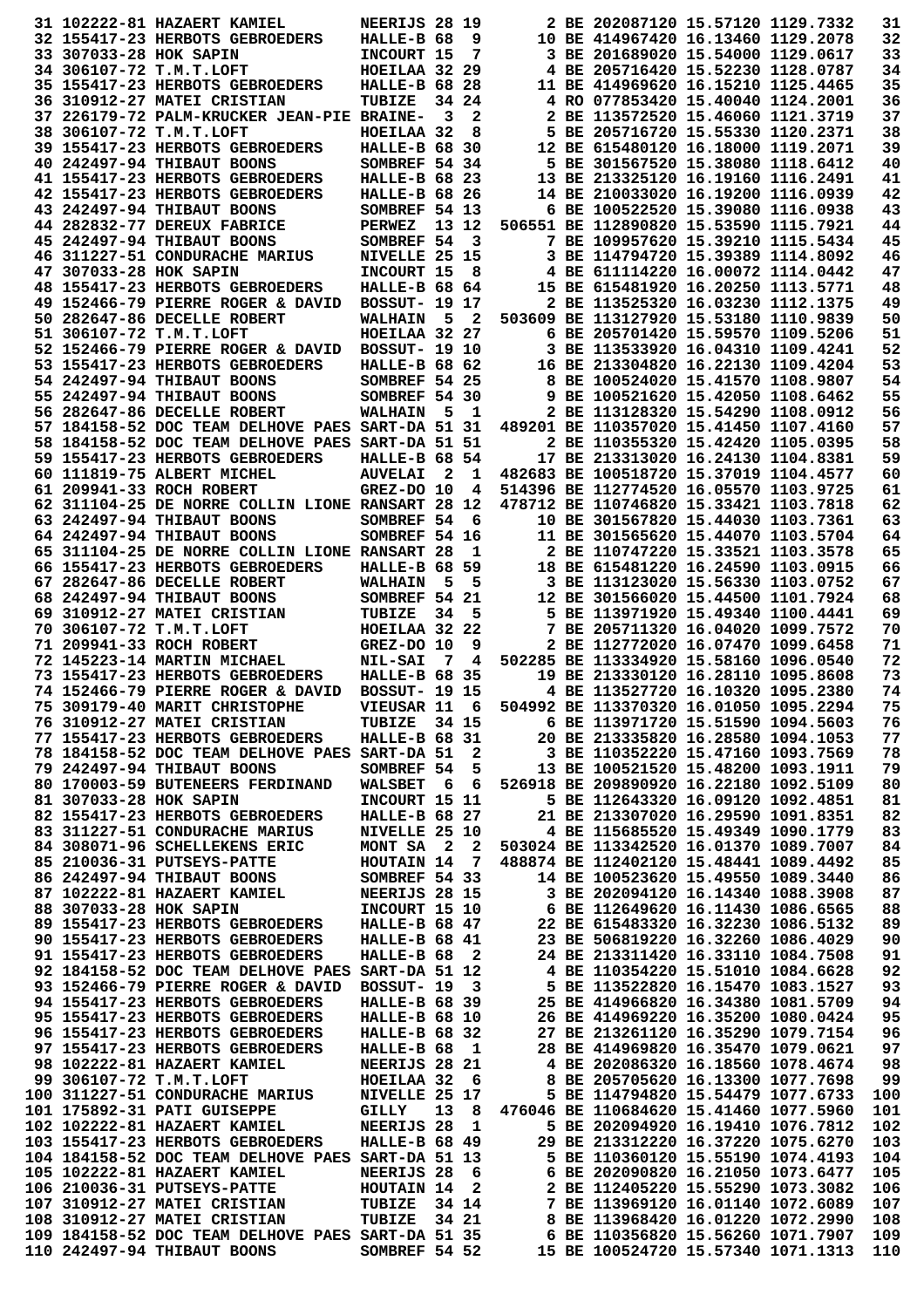|                         | 111 311104-25 DE NORRE COLLIN LIONE RANSART 28                                                                                                                                                                                                                                                                                                                                                               |                                |       | 28       |                                                                                                                                                                                                                                | 3 BE 110746120 15.47411 1069.3054                                            |  | 111        |
|-------------------------|--------------------------------------------------------------------------------------------------------------------------------------------------------------------------------------------------------------------------------------------------------------------------------------------------------------------------------------------------------------------------------------------------------------|--------------------------------|-------|----------|--------------------------------------------------------------------------------------------------------------------------------------------------------------------------------------------------------------------------------|------------------------------------------------------------------------------|--|------------|
|                         | 112 170003-59 BUTENEERS FERDINAND                                                                                                                                                                                                                                                                                                                                                                            | <b>WALSBET</b>                 | 6     | 5        |                                                                                                                                                                                                                                | 2 BE 209890420 16.32550 1068.9799                                            |  | 112        |
|                         | 113 170003-59 BUTENEERS FERDINAND                                                                                                                                                                                                                                                                                                                                                                            | <b>WALSBET</b>                 | 6     | 1        |                                                                                                                                                                                                                                | 3 BE 209891120 16.33070 1068.5463                                            |  | 113        |
|                         | 114 210036-31 PUTSEYS-PATTE                                                                                                                                                                                                                                                                                                                                                                                  | HOUTAIN 14                     |       | 9        |                                                                                                                                                                                                                                | 3 BE 112407720 15.57561 1067.5620                                            |  | 114        |
|                         | 115 102222-81 HAZAERT KAMIEL                                                                                                                                                                                                                                                                                                                                                                                 | NEERIJS 28 20                  |       |          |                                                                                                                                                                                                                                | 7 BE 202089420 16.24060 1066.9572                                            |  | 115        |
|                         | 116 310912-27 MATEI CRISTIAN                                                                                                                                                                                                                                                                                                                                                                                 | TUBIZE                         |       | 34 26    |                                                                                                                                                                                                                                | 9 RO 077853720 16.03430 1066.8648                                            |  | 116        |
|                         | 117 155417-23 HERBOTS GEBROEDERS                                                                                                                                                                                                                                                                                                                                                                             | HALLE-B 68 51                  |       |          |                                                                                                                                                                                                                                | 30 BE 414968020 16.41460 1066.1948                                           |  | 117        |
|                         | 118 184158-52 DOC TEAM DELHOVE PAES SART-DA 51<br>119 282622-61 STIENS-SAMPERS                                                                                                                                                                                                                                                                                                                               | LEMBEEK 18 14                  |       | 1        |                                                                                                                                                                                                                                | 7 BE 110357920 15.59140 1065.2559<br>496116 BE 114789120 16.05560 1064.7789  |  | 118<br>119 |
|                         | 120 306107-72 T.M.T.LOFT                                                                                                                                                                                                                                                                                                                                                                                     | HOEILAA 32 12                  |       |          |                                                                                                                                                                                                                                | 9 BE 205710220 16.19190 1064.6907                                            |  | 120        |
|                         | 121 282832-77 DEREUX FABRICE                                                                                                                                                                                                                                                                                                                                                                                 | <b>PERWEZ</b>                  | 13    | 6        |                                                                                                                                                                                                                                | 2 BE 112890720 16.16020 1064.1083                                            |  | 121        |
|                         | 122 155417-23 HERBOTS GEBROEDERS                                                                                                                                                                                                                                                                                                                                                                             | HALLE-B 68 14                  |       |          |                                                                                                                                                                                                                                | 31 BE 213328320 16.42460 1064.0741                                           |  | 122        |
|                         | 123 209941-33 ROCH ROBERT                                                                                                                                                                                                                                                                                                                                                                                    | GREZ-DO 10 10                  |       |          |                                                                                                                                                                                                                                | 3 BE 112772220 16.23290 1063.9374                                            |  | 123        |
|                         | 124 242497-94 THIBAUT BOONS                                                                                                                                                                                                                                                                                                                                                                                  | SOMBREF 54 14                  |       |          |                                                                                                                                                                                                                                | 16 BE 301565520 16.00580 1063.2309                                           |  | 124        |
|                         | 125 170003-59 BUTENEERS FERDINAND                                                                                                                                                                                                                                                                                                                                                                            | WALSBET                        | 6     | 4        |                                                                                                                                                                                                                                | 4 BE 209890520 16.36040 1062.1919                                            |  | 125        |
|                         | 126 111819-75 ALBERT MICHEL                                                                                                                                                                                                                                                                                                                                                                                  | <b>AUVELAI</b>                 | 2     | 2        |                                                                                                                                                                                                                                | 2 BE 101517620 15.54519 1061.1566                                            |  | 126        |
|                         | 127 184158-52 DOC TEAM DELHOVE PAES SART-DA 51                                                                                                                                                                                                                                                                                                                                                               |                                |       | 8        |                                                                                                                                                                                                                                | 8 BE 110359620 16.01070 1060.9050                                            |  | 127        |
|                         | 128 311227-51 CONDURACHE MARIUS                                                                                                                                                                                                                                                                                                                                                                              | NIVELLE 25                     |       | 4        |                                                                                                                                                                                                                                | 6 BE 114796920 16.02529 1058.8538<br>32 BE 414967720 16.45450 1057.7973      |  | 128<br>129 |
|                         | 129 155417-23 HERBOTS GEBROEDERS<br>130 311227-51 CONDURACHE MARIUS                                                                                                                                                                                                                                                                                                                                          | HALLE-B 68<br>NIVELLE 25       |       | 29<br>7  |                                                                                                                                                                                                                                | 7 BE 114797120 16.03419 1056.9889                                            |  | 130        |
|                         | 131 242497-94 THIBAUT BOONS                                                                                                                                                                                                                                                                                                                                                                                  | SOMBREF 54                     |       | 1        |                                                                                                                                                                                                                                | 17 BE 100509320 16.03480 1056.7357                                           |  | 131        |
|                         | 132 309179-40 MARIT CHRISTOPHE                                                                                                                                                                                                                                                                                                                                                                               | VIEUSAR 11                     |       | 4        |                                                                                                                                                                                                                                | 2 BE 113373620 16.18240 1055.5853                                            |  | 132        |
|                         | 133 306107-72 T.M.T.LOFT                                                                                                                                                                                                                                                                                                                                                                                     | HOEILAA 32 26                  |       |          |                                                                                                                                                                                                                                | 10 BE 205726620 16.23290 1055.5152                                           |  | 133        |
|                         | 134 210036-31 PUTSEYS-PATTE                                                                                                                                                                                                                                                                                                                                                                                  | HOUTAIN 14 11                  |       |          |                                                                                                                                                                                                                                | 4 BE 112404120 16.03150 1055.3135                                            |  | 134        |
|                         | 135 184158-52 DOC TEAM DELHOVE PAES SART-DA 51 11                                                                                                                                                                                                                                                                                                                                                            |                                |       |          |                                                                                                                                                                                                                                | 9 BE 110356920 16.03490 1054.7292                                            |  | 135        |
|                         | 136 145223-14 MARTIN MICHAEL                                                                                                                                                                                                                                                                                                                                                                                 | <b>NIL-SAI</b>                 | 7     | 1        |                                                                                                                                                                                                                                | 2 BE 113330720 16.16570 1053.1188                                            |  | 136        |
|                         | 137 162600-28 VERMYLEN DANIEL                                                                                                                                                                                                                                                                                                                                                                                | <b>MARBAIS</b>                 | 2     | 2        |                                                                                                                                                                                                                                | 490381 BE 110431620 16.06080 1052.0187                                       |  | 137        |
|                         | 138 310912-27 MATEI CRISTIAN                                                                                                                                                                                                                                                                                                                                                                                 | TUBIZE                         | 34    | 4        |                                                                                                                                                                                                                                | 10 BE 113971120 16.10230 1051.7443                                           |  | 138        |
|                         | 139 310886-01 OPROIU EDUARD                                                                                                                                                                                                                                                                                                                                                                                  | <b>VILLERS</b>                 | 7     | 7        |                                                                                                                                                                                                                                | 489095 BE 110311020 16.05110 1051.4027                                       |  | 139        |
|                         | 140 242497-94 THIBAUT BOONS                                                                                                                                                                                                                                                                                                                                                                                  | SOMBREF 54 22                  |       |          |                                                                                                                                                                                                                                | 18 BE 100521720 16.06360 1050.3943                                           |  | 140        |
|                         | 141 102222-81 HAZAERT KAMIEL<br>142 155417-23 HERBOTS GEBROEDERS                                                                                                                                                                                                                                                                                                                                             | NEERIJS 28 24                  |       |          |                                                                                                                                                                                                                                | 8 BE 202098120 16.31590 1049.8608<br>33 BE 610957020 16.49480 1049.3939      |  | 141<br>142 |
|                         | 143 310740-49 MORARU CONSTANTIN                                                                                                                                                                                                                                                                                                                                                                              | HALLE-B 68 18<br>BORNIVA 18 12 |       |          |                                                                                                                                                                                                                                | 487617 BE 113615820 16.04430 1049.2781                                       |  | 143        |
|                         | 144 303122-94 VREURICK MICHAEL                                                                                                                                                                                                                                                                                                                                                                               | <b>OTTIGNI</b>                 | 8     | 3        |                                                                                                                                                                                                                                | 503717 BE 113723120 16.20090 1049.0826                                       |  | 144        |
|                         | 145 311227-51 CONDURACHE MARIUS                                                                                                                                                                                                                                                                                                                                                                              | NIVELLE 25 20                  |       |          |                                                                                                                                                                                                                                | 8 BE 114796720 16.08109 1046.8671                                            |  | 145        |
|                         | 146 152466-79 PIERRE ROGER & DAVID                                                                                                                                                                                                                                                                                                                                                                           | <b>BOSSUT- 19 18</b>           |       |          |                                                                                                                                                                                                                                | 6 BE 113522620 16.32240 1046.6003                                            |  | 146        |
|                         | 147 184158-52 DOC TEAM DELHOVE PAES                                                                                                                                                                                                                                                                                                                                                                          | SART-DA 51 34                  |       |          |                                                                                                                                                                                                                                | 10 BE 110350920 16.07500 1045.6737                                           |  | 147        |
| 148 307033-28 HOK SAPIN |                                                                                                                                                                                                                                                                                                                                                                                                              | INCOURT 15                     |       | 4        |                                                                                                                                                                                                                                | 7 BE 301563820 16.30191 1045.4310                                            |  | 148        |
|                         | 149 164141-17 DELHOVE ROGER                                                                                                                                                                                                                                                                                                                                                                                  | NIVELLE 22 16                  |       |          |                                                                                                                                                                                                                                | 2 BE 113808520 16.07271 1044.9508                                            |  | 149        |
|                         | 150 155417-23 HERBOTS GEBROEDERS                                                                                                                                                                                                                                                                                                                                                                             | <b>HALLE-B 68 52</b>           |       |          |                                                                                                                                                                                                                                | 34 BE 213336120 16.52040 1044.7487                                           |  | 150        |
|                         | 151 152466-79 PIERRE ROGER & DAVID                                                                                                                                                                                                                                                                                                                                                                           | BOSSUT- 19                     |       | 6        |                                                                                                                                                                                                                                | 7 BE 113534120 16.33270 1044.3733                                            |  | 151        |
|                         | 152 199848-28 HAUBRUGE J.P.ET M                                                                                                                                                                                                                                                                                                                                                                              | <b>WALHAIN</b>                 | - 4   | 1        |                                                                                                                                                                                                                                | 502349 BE 112722020 16.21580 1042.2899                                       |  | 152        |
|                         | 153 242497-94 THIBAUT BOONS                                                                                                                                                                                                                                                                                                                                                                                  | SOMBREF 54 35                  |       |          |                                                                                                                                                                                                                                | 19 BE 100518220 16.10470 1041.0606                                           |  | 153        |
|                         | 154 310281-75 VACARU ARISTICA<br>155 155417-23 HERBOTS GEBROEDERS                                                                                                                                                                                                                                                                                                                                            | HAUT IT 24                     |       | - 5<br>8 |                                                                                                                                                                                                                                | 493593 BE 113677620 16.14551 1039.3218<br>35 BE 213314020 16.55070 1038.5628 |  | 154<br>155 |
|                         | 156 242497-94 THIBAUT BOONS                                                                                                                                                                                                                                                                                                                                                                                  | HALLE-B 68<br>SOMBREF 54 26    |       |          |                                                                                                                                                                                                                                | 20 BE 100520720 16.11550 1038.5605                                           |  | 156        |
|                         |                                                                                                                                                                                                                                                                                                                                                                                                              |                                |       |          |                                                                                                                                                                                                                                | 2 BE 113617420 16.09330 1038.4773                                            |  | 157        |
|                         | 158 155417-23 HERBOTS GEBROEDERS                                                                                                                                                                                                                                                                                                                                                                             | <b>HALLE-B 68 33</b>           |       |          |                                                                                                                                                                                                                                | 36 BE 615483220 16.55390 1037.4886                                           |  | 158        |
|                         | 159 155417-23 HERBOTS GEBROEDERS                                                                                                                                                                                                                                                                                                                                                                             | <b>HALLE-B 68 48</b>           |       |          |                                                                                                                                                                                                                                | 37 BE 615483820 16.55580 1036.8519                                           |  | 159        |
|                         | 160 155417-23 HERBOTS GEBROEDERS                                                                                                                                                                                                                                                                                                                                                                             | HALLE-B 68 34                  |       |          |                                                                                                                                                                                                                                | 38 BE 213327620 16.56100 1036.4501                                           |  | 160        |
|                         | 161 184158-52 DOC TEAM DELHOVE PAES SART-DA 51 29                                                                                                                                                                                                                                                                                                                                                            |                                |       |          |                                                                                                                                                                                                                                | 11 BE 110359720 16.12270 1035.4556                                           |  | 161        |
|                         | 162 310912-27 MATEI CRISTIAN                                                                                                                                                                                                                                                                                                                                                                                 | TUBIZE                         | 34 18 |          |                                                                                                                                                                                                                                | 11 BE 113972020 16.18030 1034.8771                                           |  | 162        |
|                         | 163 310912-27 MATEI CRISTIAN                                                                                                                                                                                                                                                                                                                                                                                 | TUBIZE 34 10                   |       |          |                                                                                                                                                                                                                                | 12 BE 113968320 16.18060 1034.7689                                           |  | 163        |
|                         | 164 145223-14 MARTIN MICHAEL NIL-SAI 7 7                                                                                                                                                                                                                                                                                                                                                                     |                                |       |          |                                                                                                                                                                                                                                | 3 BE 113332820 16.25370 1034.3241                                            |  | 164        |
|                         | 165 155417-23 HERBOTS GEBROEDERS HALLE-B 68 56                                                                                                                                                                                                                                                                                                                                                               |                                |       |          |                                                                                                                                                                                                                                | 39 BE 615480920 16.57200 1034.1128<br>11 BE 205710920 16.33310 1034.0563     |  | 165<br>166 |
|                         | 166 306107-72 T.M.T.LOFT HOEILAA 32 32<br>167 309884-66 DENIES RUDY ST JORI 10 10                                                                                                                                                                                                                                                                                                                            |                                |       |          |                                                                                                                                                                                                                                | 3 BE 205485620 16.41470 1033.9622                                            |  | 167        |
|                         | 168 184158-52 DOC TEAM DELHOVE PAES SART-DA 51 17                                                                                                                                                                                                                                                                                                                                                            |                                |       |          |                                                                                                                                                                                                                                |                                                                              |  | 168        |
|                         | 169 184158-52 DOC TEAM DELHOVE PAES SART-DA 51 18                                                                                                                                                                                                                                                                                                                                                            |                                |       |          | 12 BE 110358620 16.13210 1033.4868<br>13 BE 110359020 16.13240 1033.3777<br>21 BE 415927820 16.14300 1032.9062                                                                                                                 |                                                                              |  | 169        |
|                         | 170 242497-94 THIBAUT BOONS                                                                                                                                                                                                                                                                                                                                                                                  | SOMBREF 54 40                  |       |          |                                                                                                                                                                                                                                | 21 BE 415927820 16.14300 1032.9062                                           |  | 170        |
|                         | 171 242497-94 THIBAUT BOONS SOMBREF 54 4                                                                                                                                                                                                                                                                                                                                                                     |                                |       |          |                                                                                                                                                                                                                                | 22 BE 301566320 16.15020 1031.7465                                           |  | 171        |
|                         | 172 282832-77 DEREUX FABRICE PERWEZ 13 10<br>173 242497-94 THIBAUT BOONS SOMBREF 54 19                                                                                                                                                                                                                                                                                                                       |                                |       |          | 3 BE 112889420 16.31120 1031.2520<br>23 BE 301566120 16.15540 1029.8676                                                                                                                                                        |                                                                              |  | 172        |
|                         |                                                                                                                                                                                                                                                                                                                                                                                                              |                                |       |          |                                                                                                                                                                                                                                |                                                                              |  | 173        |
|                         | 174 184158-52 DOC TEAM DELHOVE PAES SART-DA 51 33                                                                                                                                                                                                                                                                                                                                                            |                                |       |          | 14 BE 110351520 16.15250 1028.9942                                                                                                                                                                                             |                                                                              |  | 174        |
|                         | 175 184158-52 DOC TEAM DELHOVE PAES SART-DA 51 45                                                                                                                                                                                                                                                                                                                                                            |                                |       |          |                                                                                                                                                                                                                                | 15 BE 110359220 16.15280 1028.8860                                           |  | 175        |
|                         | 176 311095-16 LECOCO RENE                                                                                                                                                                                                                                                                                                                                                                                    | ROUX                           |       | 9 8      |                                                                                                                                                                                                                                | 475388 BE 110137720 16.01129 1027.9392                                       |  | 176        |
|                         | 177 311227-51 CONDURACHE MARIUS                                                                                                                                                                                                                                                                                                                                                                              | NIVELLE 25 21                  |       |          |                                                                                                                                                                                                                                | 9 BE 114794520 16.17119 1027.0866                                            |  | 177        |
|                         | 178 152466-79 PIERRE ROGER & DAVID BOSSUT- 19 11<br>179 310912-27 MATEI CRISTIAN                                                                                                                                                                                                                                                                                                                             | TUBIZE 34 16                   |       |          | 9 BE 114794520 16.17119 1027.0866<br>8 BE 113527620 16.42060 1026.3812<br>13 RO 077851120 16.22070 1026.1479                                                                                                                   |                                                                              |  | 178<br>179 |
|                         | 180 152466-79 PIERRE ROGER & DAVID                                                                                                                                                                                                                                                                                                                                                                           | BOSSUT- 19 5                   |       |          |                                                                                                                                                                                                                                |                                                                              |  | 180        |
|                         | 181 152466-79 PIERRE ROGER & DAVID                                                                                                                                                                                                                                                                                                                                                                           | <b>BOSSUT- 19 16</b>           |       |          |                                                                                                                                                                                                                                |                                                                              |  | 181        |
|                         | 182 310740-49 MORARU CONSTANTIN                                                                                                                                                                                                                                                                                                                                                                              | BORNIVA 18 9                   |       |          |                                                                                                                                                                                                                                |                                                                              |  | 182        |
|                         |                                                                                                                                                                                                                                                                                                                                                                                                              |                                |       |          |                                                                                                                                                                                                                                |                                                                              |  | 183        |
|                         |                                                                                                                                                                                                                                                                                                                                                                                                              |                                |       |          |                                                                                                                                                                                                                                |                                                                              |  | 184        |
|                         |                                                                                                                                                                                                                                                                                                                                                                                                              |                                |       |          | 9 BE 113528220 16.42330 1025.4621<br>10 BE 113534620 16.42330 1025.4621<br>3 BE 113610120 16.16200 1023.6886<br>12 BE 205705220 16.38330 1023.6165<br>24 BE 301566220 16.19340 1021.9935<br>25 BE 415929920 16.19460 1021.5674 |                                                                              |  | 185        |
|                         |                                                                                                                                                                                                                                                                                                                                                                                                              |                                |       |          |                                                                                                                                                                                                                                |                                                                              |  | 186        |
|                         |                                                                                                                                                                                                                                                                                                                                                                                                              |                                |       |          |                                                                                                                                                                                                                                |                                                                              |  |            |
|                         |                                                                                                                                                                                                                                                                                                                                                                                                              |                                |       |          |                                                                                                                                                                                                                                |                                                                              |  | 187        |
|                         |                                                                                                                                                                                                                                                                                                                                                                                                              |                                |       |          |                                                                                                                                                                                                                                |                                                                              |  | 188        |
|                         | 183 306107-72 T.M.T.LOFT<br>184 242497-94 THERUT BOONS<br>185 242497-94 THERUT BOONS<br>185 242497-94 THERUT BOONS<br>186 307033-28 HOK SAPIN<br>187 102222-81 HAZAERT KAMIEL<br>187 102222-81 HAZAERT KAMIEL<br>188 303122-94 VREURIC MERIA<br>189 310912-27 MATEI CRISTIAN TUBIZE 34 33 14 BE 113969620 16.25080 1019.7671<br>190 308936-88 JADOT LOUIS BAULERS 7 1 489826 BE 113901720 16.20290 1019.4443 |                                |       |          | 14 BE 113969620 16.25080 1019.7671                                                                                                                                                                                             |                                                                              |  | 189<br>190 |